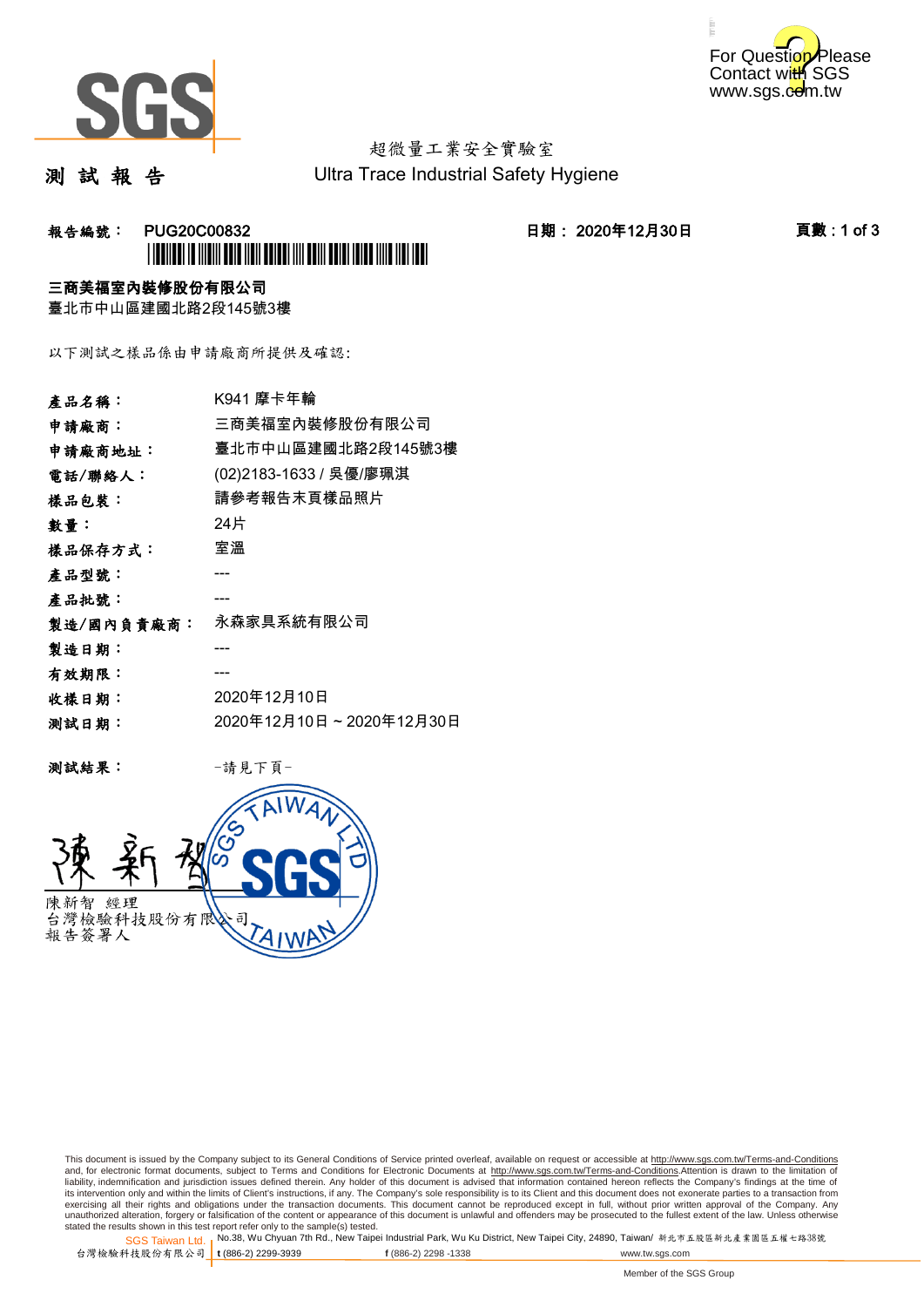

# 超微量工業安全實驗室

測 試 報 告

Ultra Trace Industrial Safety Hygiene

### 報告編號: PUG20C00832 日期: 2020年12月30日 頁數 : 2 of 3 \*PUG20C00832\*

#### 三商美福室內裝修股份有限公司

臺北市中山區建國北路2段145號3樓

測試結果:

| 测試項目      | CAS NO.   | 測試方法                                                                  | 測試<br>結果 | 定量/偵測<br>極限 | 單位   |
|-----------|-----------|-----------------------------------------------------------------------|----------|-------------|------|
| 甲醛釋出量     |           | ---                                                                   |          |             |      |
| 甲醛釋出量-平均值 | $50-00-0$ | 本測試參考國家標準106.11.29公布建議檢驗<br>方法-CNS2215粒片板中甲醛釋出量,以分光<br>光度計(UV/VIS)檢測。 | 0.202    | 0.0290      | mg/L |
| 甲醛釋出量-最大值 | $50-00-0$ |                                                                       | 0.202    | 0.0290      | mg/L |

備註:

1.測試報告僅就委託者之委託事項提供測試結果,不對產品合法性做判斷。

2.本測試報告之所有檢驗內容,均依委託事項執行檢驗,如有不實,願意承擔完全責任。

3. 本報告不得分離,分離使用無效。

4.若該測試項目屬於定量分析則以「定量極限」表示;若該測試項目屬於定性分析則以「偵測極限」表示。

5.低於定量極限/偵測極限之測定值以「N.D.」或「 陰性」表示。微生物測試低於定量極限以「<定量極限值」表示。

6.甲醛釋出量:

| 記號 | 甲醛釋出量平均值 | 甲醛釋出量最大值 |  |  |
|----|----------|----------|--|--|
|    | $0.3$ 以下 | $0.4$ 以下 |  |  |
| ່າ | $0.5$ 以下 | $0.7$ 以下 |  |  |
| ີ  | $1.5$ 以下 | 2.1以下    |  |  |

- END -

This document is issued by the Company subject to its General Conditions of Service printed overleaf, available on request or accessible at http://www.sgs.com.tw/Terms-and-Conditions and, for electronic format documents, subject to Terms and Conditions for Electronic Documents at http://www.sgs.com.tw/Terms-and-Conditions.Attention is drawn to the limitation of liability, indemnification and jurisdiction issues defined therein. Any holder of this document is advised that information contained hereon reflects the Company's findings at the time of<br>its intervention only and within t exercising all their rights and obligations under the transaction documents. This document cannot be reproduced except in full, without prior written approval of the Company. Any<br>unauthorized alteration, forgery or falsifi

SGS Taiwan Ltd. 1 stated the results shown in this test report refer only to the sample(s) tested.<br>Stated the results shown in this test report refer only to the sample(s) tested.

台灣檢驗科技股份有限公司

**t** (886-2) 2299-3939 **f** (886-2) 2298 -1338 www.tw.sgs.com